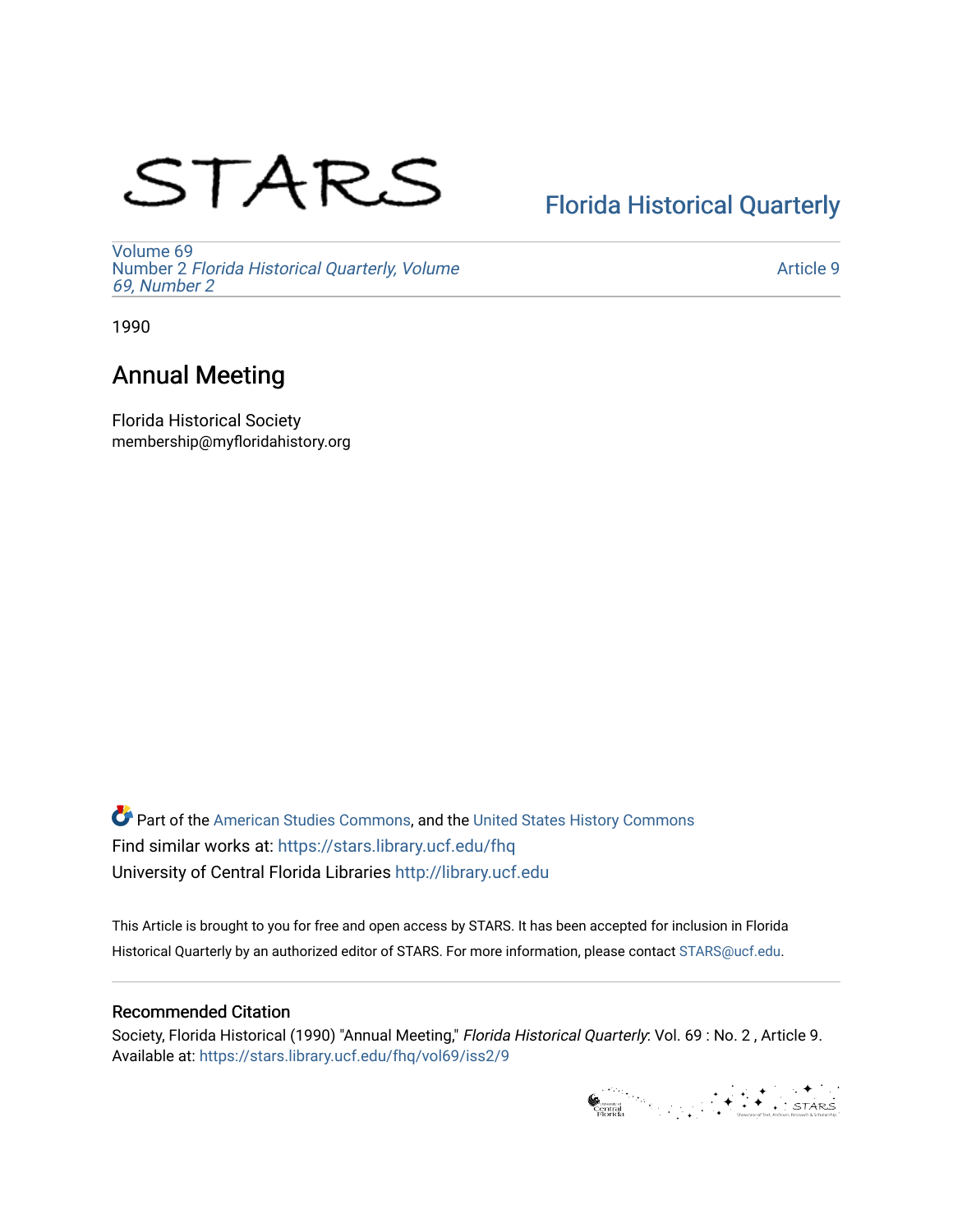#### PROCEEDINGS OF THE EIGHTY-EIGHTH MEETING OF THE FLORIDA HISTORICAL SOCIETY AND FLORIDA HISTORICAL CONFEDERATION WORKSHOPS 1990

Busch Gardens Holiday Inn

Tampa, Florida

#### PROGRAM

#### Thursday, May 10

#### FLORIDA HISTORICAL CONFEDERATION

#### Session I: *Public Funding for Public Organizations*

| Chair: | Nick Wynne, Florida Historical Society      |  |  |
|--------|---------------------------------------------|--|--|
| Panel: | Ronald Cooper, Florida Endowment for the    |  |  |
|        | <b>Humanities</b>                           |  |  |
|        | Michael Brothers, Museum of Florida History |  |  |
|        |                                             |  |  |

Session II: *Volunteers and Outreach Program— Three Profiles*

Chair: Panel: Ellen Babb, Heritage Park Gail Conner, Museum of Florida History John Abendroth, MOSI

Session III: *Collections Use and Management— Three Profiles*

| Chair: | Paul E. Camp, University of South Florida |  |
|--------|-------------------------------------------|--|
| Panel: | Robert Taylor, Lightner Museum            |  |
|        | David Brown, Pioneer Museum, Dade City    |  |

Special Session: *Realism, Romanticism, and Southern Literature: Lillian Smith* and *Margaret Mitchell*

[264]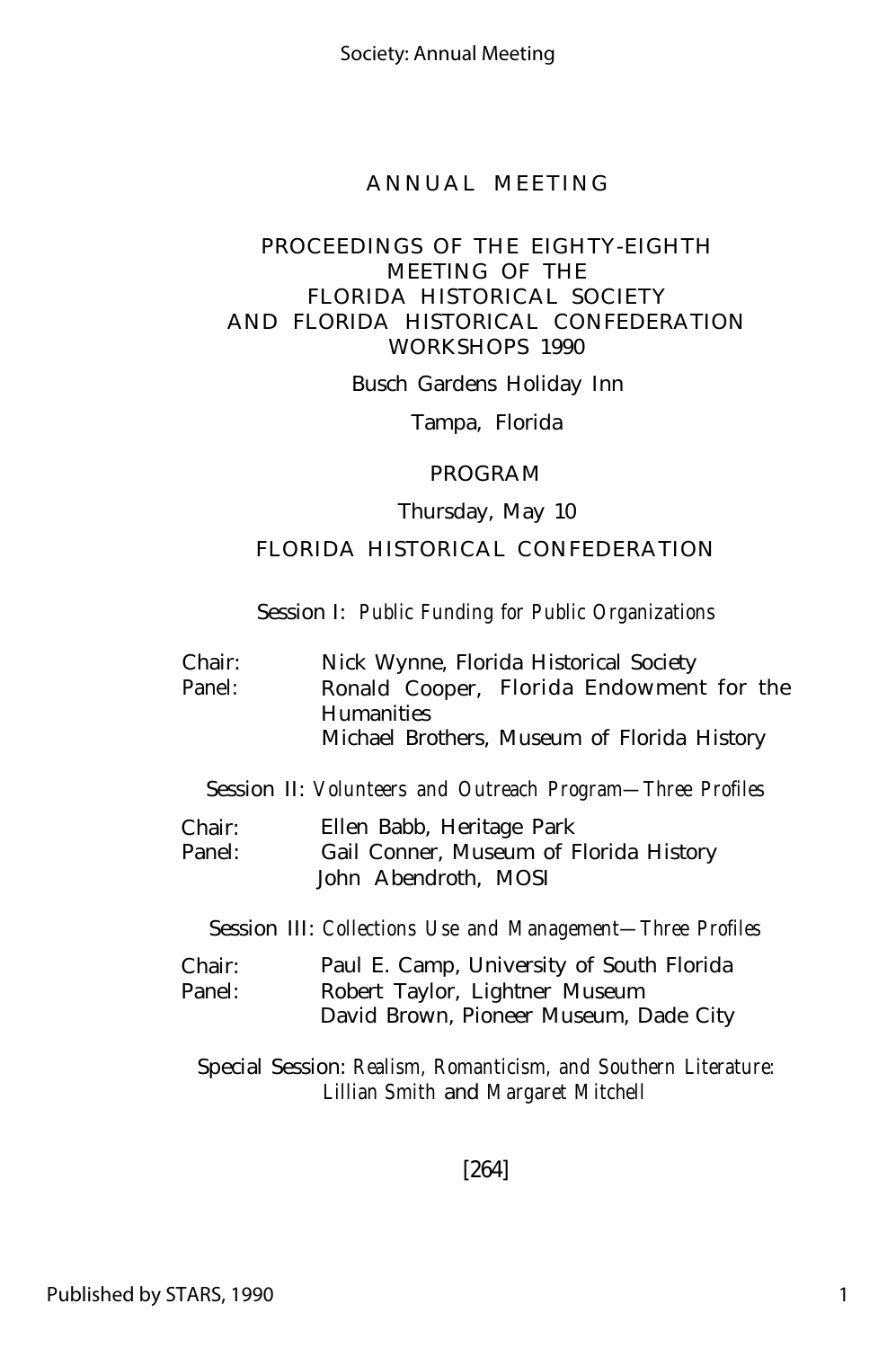Chair: Raymond O. Arsenault, University of South Florida— St. Petersburg Papers: "Lillian Smith: A Southern Writer" Pat Brewer, University of Georgia "Margaret Mitchell" Darden A. Pyron, Florida International University

Friday, May 11

#### FLORIDA HISTORICAL SOCIETY SESSIONS

Session I: *Tampa in the 1920s*

| Chair:           | Edward F. Keuchel, Florida State University                                                                                                                                                                                                                                                                                                                  |  |
|------------------|--------------------------------------------------------------------------------------------------------------------------------------------------------------------------------------------------------------------------------------------------------------------------------------------------------------------------------------------------------------|--|
| Panel:           | Raymond Vickers, Florida State University                                                                                                                                                                                                                                                                                                                    |  |
|                  | "The Banking Crash of '26 and Its Impact on                                                                                                                                                                                                                                                                                                                  |  |
|                  | Tampa Bay"                                                                                                                                                                                                                                                                                                                                                   |  |
|                  | Frank Alduino, Anne Arundel Community Col-                                                                                                                                                                                                                                                                                                                   |  |
|                  | lege<br>"The Damnest Town This Side of Hell: Tampa,<br>$1920 - 29"$                                                                                                                                                                                                                                                                                          |  |
|                  | Robert Snyder, University of South Florida<br>"The Burgert Brothers: Pioneer Florida Photo-<br>graphers"                                                                                                                                                                                                                                                     |  |
|                  | Session II: War and Peace: Florida in the '40s                                                                                                                                                                                                                                                                                                               |  |
| Chair:<br>Panel: | Glenda Alvin, St. Petersburg Junior College<br>Jack E. Davis, Brandeis University<br>"The Lynching of Jesse James Payne (1945)"<br>Melody Bailey, University of South Florida- St.<br>Petersburg<br>"The Yellow Peril in St. Petersburg"<br>Lawrence Cottrell, University of South Florida-<br>St. Petersburg<br>"The Development of Roebling's 'Alligator"' |  |
|                  | Session III: Man Made Florida                                                                                                                                                                                                                                                                                                                                |  |
| Chair:           | Timothy Clemmons, AIA, Rowe, Holmes & As-                                                                                                                                                                                                                                                                                                                    |  |
| Panel:           | sociates<br>Christian Warren, University of South Florida-<br>St. Petersburg                                                                                                                                                                                                                                                                                 |  |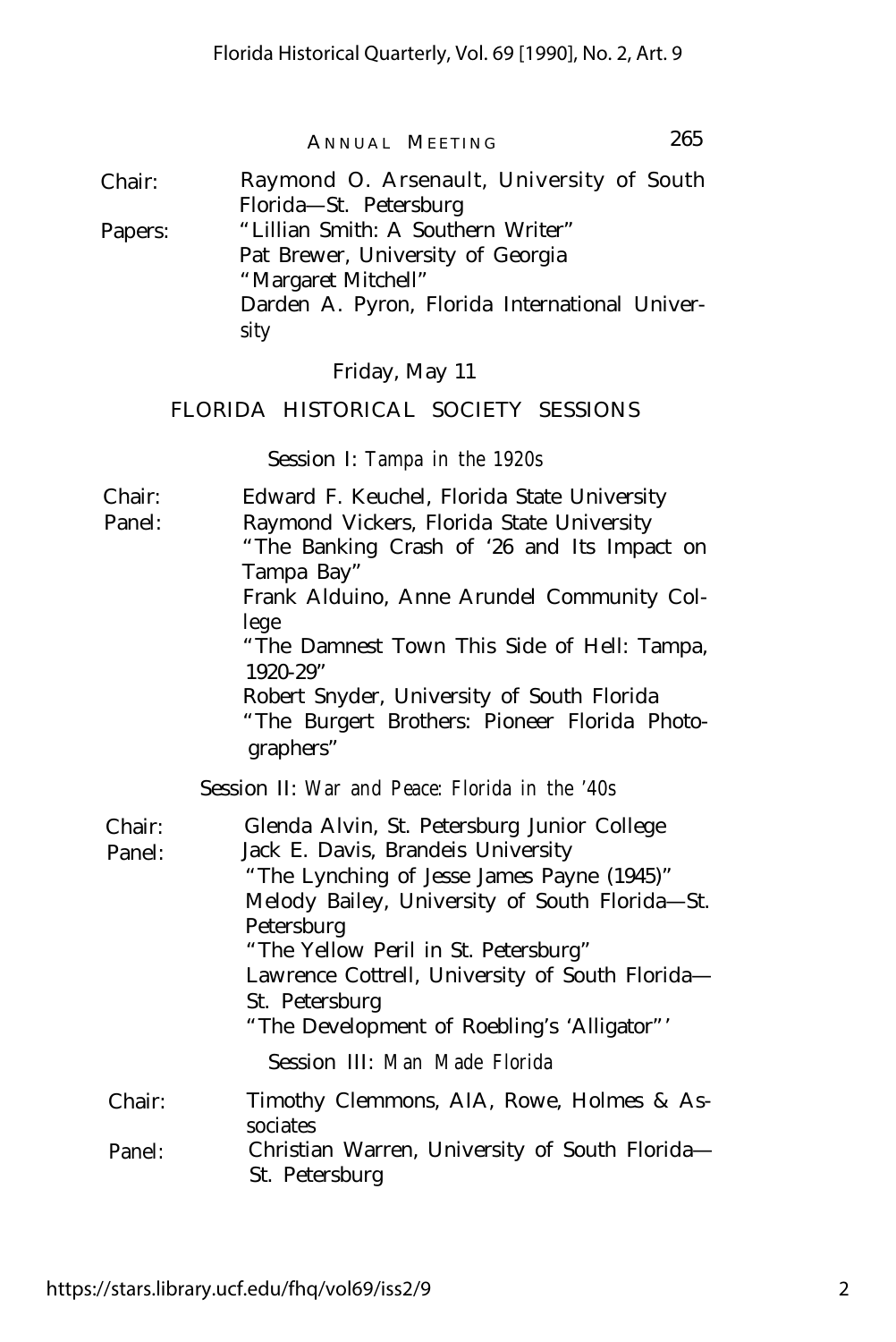#### Society: Annual Meeting

| 266    | FLORIDA HISTORICAL QUARTERLY                    |  |  |
|--------|-------------------------------------------------|--|--|
|        | "Booms, Busts, and Bungalows: Development       |  |  |
|        | Patterns in St. Petersburg, 1888-1926"          |  |  |
|        | Ron Haase, University of Florida                |  |  |
|        | "My Personal Search for Cracker Florida"        |  |  |
|        | Steven Branch, University of South Florida      |  |  |
|        | "The World of Cypress Gardens"                  |  |  |
|        | Session IV: West Florida in the 19th Century    |  |  |
| Chair: | James W. Covington, University of Tampa         |  |  |
| Panel: | Lynn Willoughby, Winthrop College               |  |  |
|        | "The Port of Apalachicola in the 19th Century"  |  |  |
|        | Diana Jarvis Godwin, Historic Pensacola Preser- |  |  |
|        |                                                 |  |  |

vation Board "Deer Point and Sabine Island: Quarantine and Yellow Fever in West Florida, 1876-1929" William S. Coker, University of West Florida "Poetry and Politics in Pensacola in 1821"

Session V: *Regionalism in Florida: Recent Studies*

| Chair: | Paul George, University of Miami          |  |  |
|--------|-------------------------------------------|--|--|
| Panel: | Canter Brown, Jr., University of Florida  |  |  |
|        | "The Peace River Region"                  |  |  |
|        | Jack D. L. Holmes, Birmingham, Alabama    |  |  |
|        | "Billy Bowlegs in New York"               |  |  |
|        | Clifton Paisley, Florida State University |  |  |
|        | "The Red Hills of Florida"                |  |  |
|        | Session VI: The Civil War in Florida      |  |  |
| Chair: | Mitchell Snay, Denison University         |  |  |
| Panel: | M. Edward Hughes, Tampa                   |  |  |
|        | "Governor John Milton"                    |  |  |
|        | Brian R. Rucker, Florida State University |  |  |
|        | "The Unionists of West Florida"           |  |  |

Tracy J. Revels, Florida State University "Lest Other Hearts Bleed: Tallahassee Women

in the Civil War"

Session VII: *Race, Religion and Ethnicity in Modern Florida*

Chair: Gregory Padgett, Eckerd College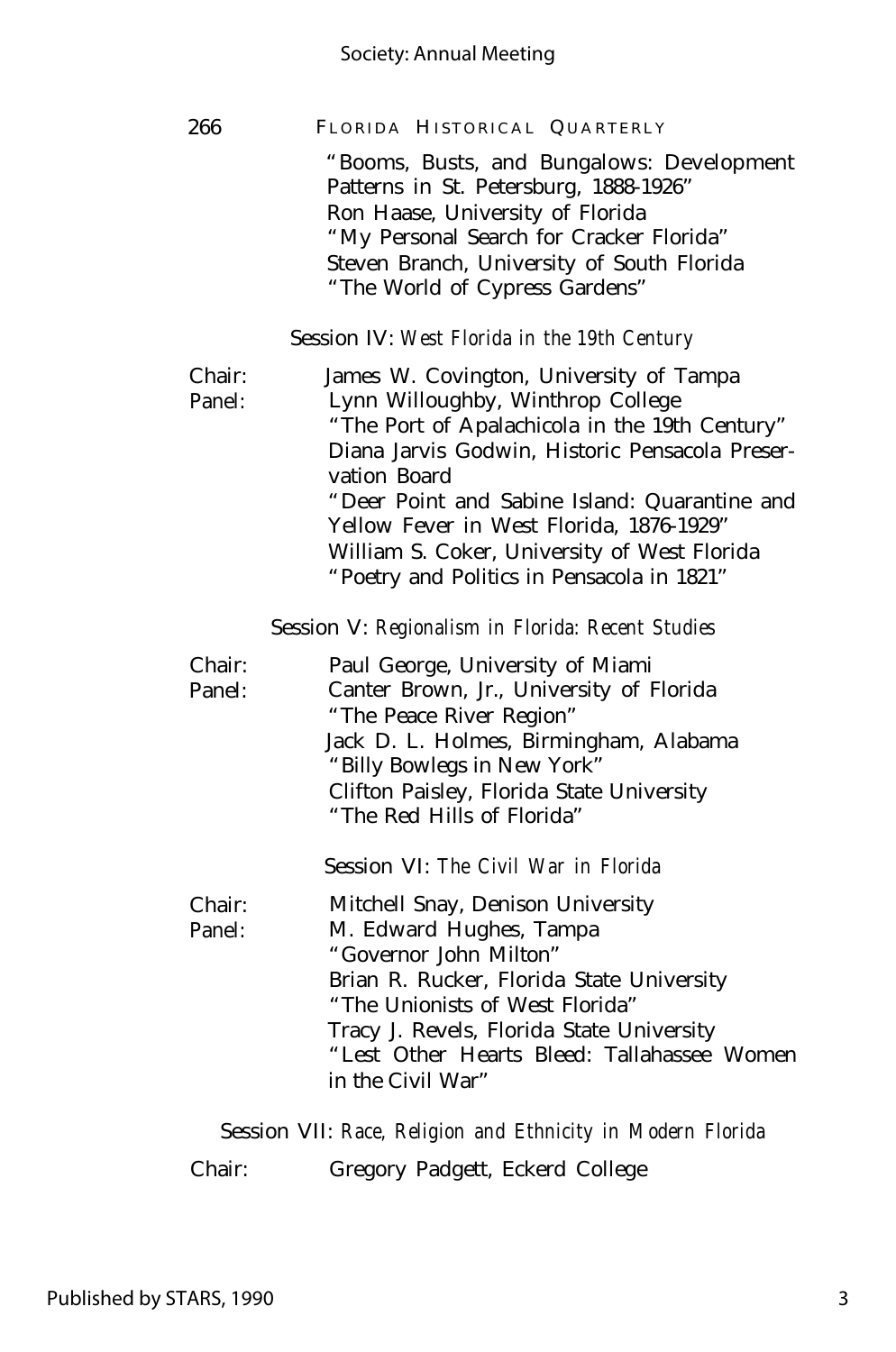Panel: Stephen Whitfield, Brandeis University "The Jews of South Florida" Jack McTague, Saint Leo College "The Muslims of Tampa" James O. Horton, George Washington University and the Smithsonian Institution "Getting Beyond the Dark Continent: African-Americans and the Preservation of American History"

Session VIII: *Pasco County: Origins and Early Life*

Chair: Joseph Cernik, Saint Leo College Panel: Peter Arnade, SUNY-Binghamton "The Establishment of the San Antonio Colony" William Dayton, Attorney "Fort Dade Country: The Origins of Eastern Pasco"

#### FLORIDA HISTORICAL SOCIETY BANQUET

Presiding: Hampton Dunn, president Speaker: Stetson Kennedy, Green Cove Springs, Florida

Presentation of Awards

Arthur W. Thompson Memorial Prize in Florida History presented by Samuel Proctor to George Klos

Rembert W. Patrick Book Prize presented by David Colburn to James W. Button

Charlton W. Tebeau Book Prize presented by Jerrell Shofner to Raymond Arsenault

> LeRoy Collins Prize presented by Nick Wynne to Canter Brown, Jr., University of Florida

Caroline Mays Brevard Prize presented by Nick Wynne to Lawrence Cottrell, University of South Florida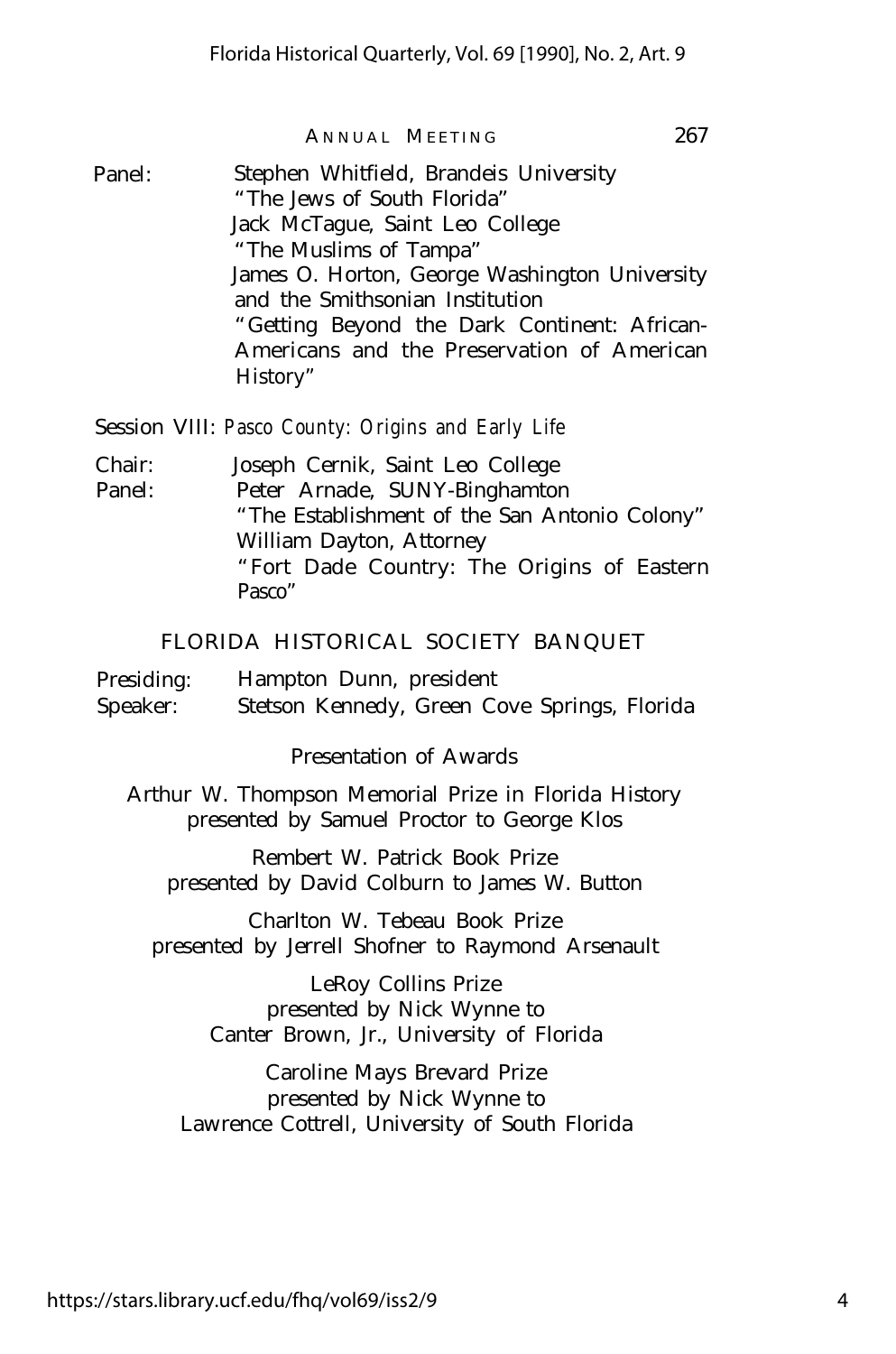#### Society: Annual Meeting

#### 268 FLORIDA HISTORICAL QUARTERLY

#### Saturday, May 12

#### FLORIDA HISTORICAL SOCIETY ANNUAL BUSINESS MEETING

Session IX: *Journalists and the Writing of Florida History*

| Chair: | David Shedden, The Poynter Institute for Media<br><b>Studies</b>                                                                                     |  |
|--------|------------------------------------------------------------------------------------------------------------------------------------------------------|--|
| Panel: | Leland Hawes, Tampa Tribune                                                                                                                          |  |
|        | Jim Clark, Orlando Sentinel                                                                                                                          |  |
|        | Elliot Kleinberg, Palm Beach Post                                                                                                                    |  |
|        | Joan Morris, Tallahassee Democrat                                                                                                                    |  |
|        | Session X: The Seminole Wars                                                                                                                         |  |
| Chair: | Jackson Waller, president, Dade Battlefield Soci-                                                                                                    |  |
| Panel: | ety<br>James Michael Denham, Limestone College<br>"Some Prefer the Seminoles: Violence Among<br>Soldiers and Settlers in the Second Seminole<br>War" |  |
|        | David Coles, Florida Department of Archives and<br><b>History</b>                                                                                    |  |
|        | "The Moods of War: Officers' and Soldiers' At-<br>titudes toward the Third Seminole War"                                                             |  |
|        | Joseph Knetsch, Florida Department of Natural<br><b>Resources</b>                                                                                    |  |
|        | "John Westcott and the Coming of the Third                                                                                                           |  |
|        | Seminole War: Perspectives from Within"                                                                                                              |  |
|        | FLORIDA HISTORICAL SOCIETY                                                                                                                           |  |
|        | ANNUAL BUSINESS MEETING                                                                                                                              |  |

May 10, 1990

The semi-annual meeting of the officers and board of directors of the Florida Historical Society was convened at 2:00 p.m. at the Busch Gardens Holiday Inn, Tampa, May 10, 1990, by Hampton Dunn, president. Those attending included Kathleen H. Arsenault, David R. Colburn, Rodney E. Dillon, J. Larry Durrence, Joe Knetsch, Marinus H. Latour, Eugene Lyon, Stuart B. McIver, Joan P. Morris, John W. Partin, Eugene W.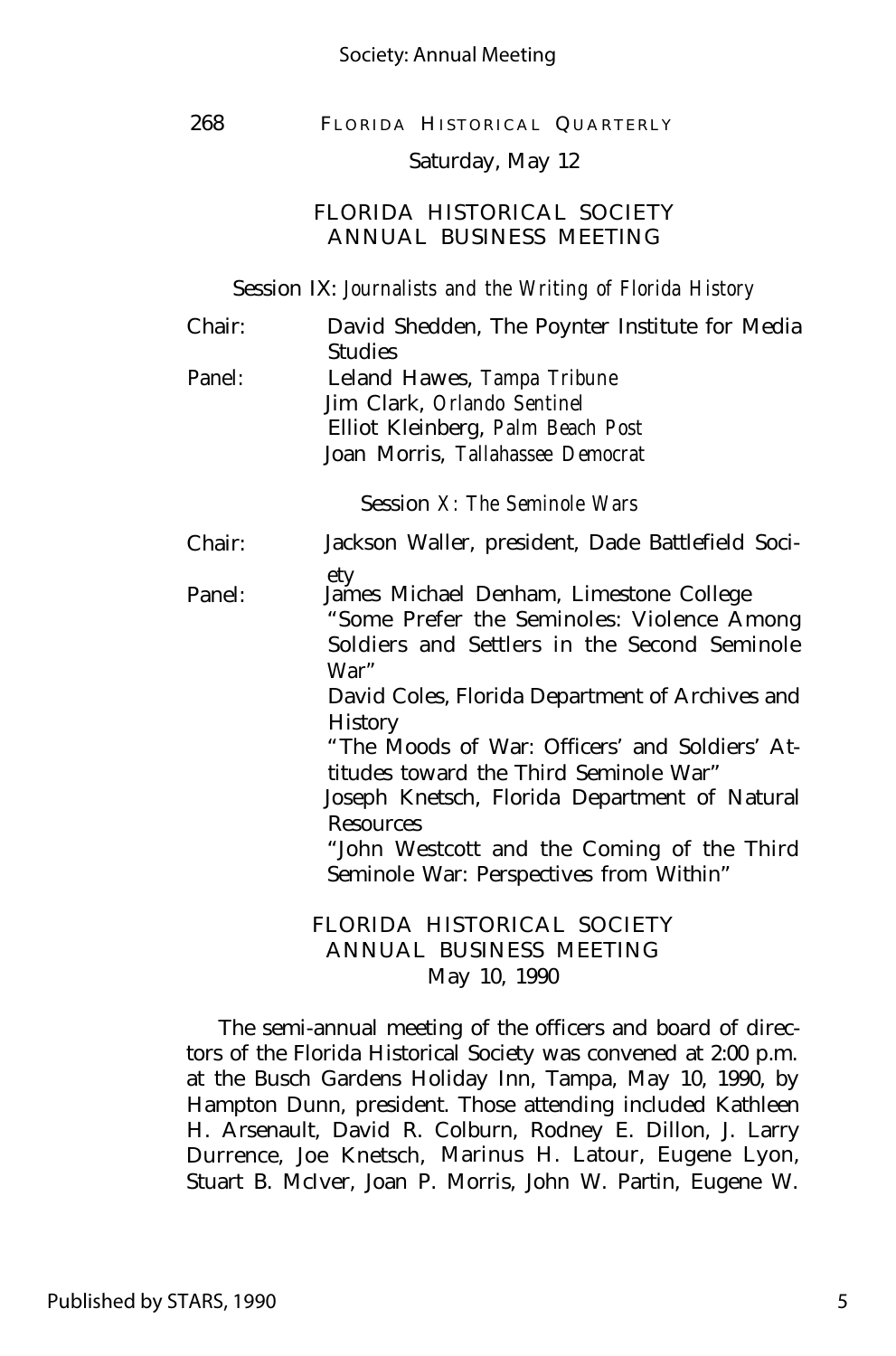Roach, Rebecca Smith, and executive director Lewis N. Wynne. Also present were Ann Prentice and Pat Riggins.

The minutes for the December 1989 board of directors meeting, as published in the *Florida Historical Quarterly* (April 1989), and the March 17, 1990, executive committee meeting were approved.

Dr. Nick Wynne began his director's annual report by introducing Pat Riggins, the Society's new secretary, who assumed her position on April 6. Mrs. Riggins is updating records on membership and support services. The computer database program also is being replaced with a more reliable system. Dr. Wynne reported that membership has increased to 2,010 members, and he thanked the board, and particularly Stuart McIver and Sam Proctor for recruiting new members.

Dr. Wynne introduced Dr. Ann Prentice, University of South Florida vice-president of Information Services, who is the University's liaison with the Society. Board members thanked Dr. Prentice for her assistance with the personnel change, and emphasized the desire for closer supervision. Dr. Prentice understands the need to satisfy both the Florida Historical Society and the University of South Florida's administration, and Dr. Wynne mentioned several steps that he is taking to help strengthen this relationship.

Dr. Wynne and Paul Camp are considering ways to inventory the Society's holdings in the University of South Florida Special Collections. Dr. Prentice expressed her interest in working with the Future of the Society Oversight Committee on long-range planning. Within two years the University of South Florida Library will have exceeded its capacity, and Dr. Prentice is seeking ways to ensure the Society's space needs for collections and offices will be considered by the University facilities committee over the next five years. Dr. Wynne commented on the Society's strong and pleasant relationship with the University.

A new agreement will be signed between the Society and the University. The University provides the Society \$17,500 annually. In return the Society's collections are available to students and faculty, and the Society publishes the *Florida Historical Quarterly.* Although not specified in the formal contract, the University also pays for the secretary and processes the Society's collections. The estimated cash value of the University's total contribution, including space, exceeded \$67,000 in 1988. The contract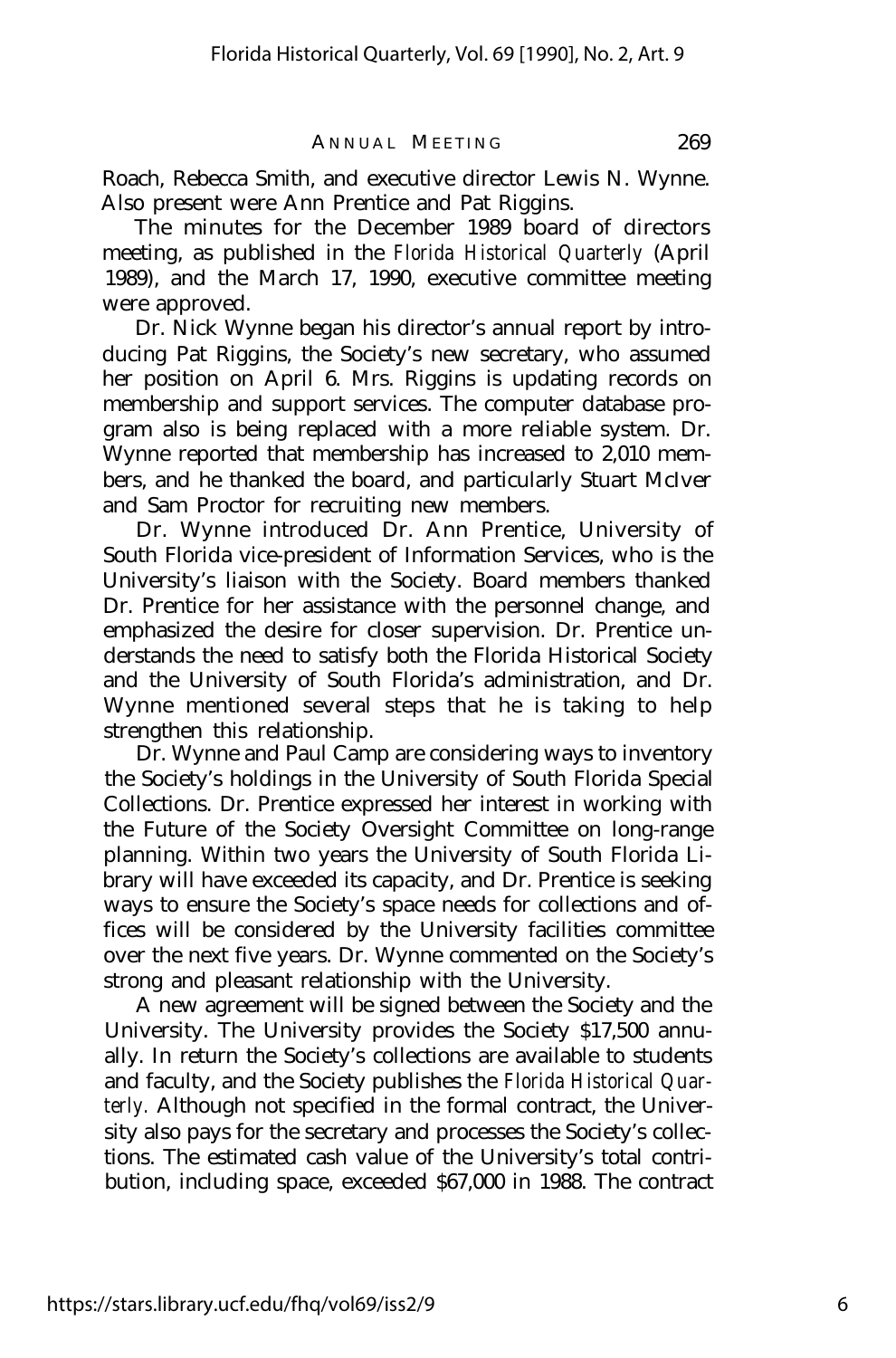#### 270 FLORIDA HISTORICAL QUARTERLY

with the University specifies that the Society will provide monthly reports, an inventory of University equipment and furniture being used, and an audit prepared by a CPA. Dr. Prentice asked that she also receive monthly financial statements and urged the Society to inventory its collections.

Dr. Wynne also noted that a more user-friendly software has been introduced for Society staff; that a time schedule and operating procedures for financial matters have been developed; that Mrs. Riggins was employed subject to a six-month probation period; that periodic reviews of management will be conducted more frequently; that extra activities and services will be reduced; and that a more simplified file system is being established.

Dr. Wynne reported that the Society's book, *Florida Portrait,* is expected to be published by Pineapple Press by September 1. The sum of \$9,200 in outstanding commitments from two sponsors will not be honored, and, of the original thirty-eight sponsors, only thirty-two remain. The Society is acoepting pre-publication orders with a 20 percent discount. Dr. Jerrell Shofner is the author, and Leland Hawes is writing the jacket notes.

Dr. Wynne reported on the progress and preliminary bids received by Dr. Proctor on the publication of the *Florida Historical Quarterly* index. He recommended that publication be delayed until the *Florida Portrait* investment has been replaced. After discussion, a motion was made and seconded to delay further work on the project for six months. The motion was amended to obtain the input of Dr. Proctor, editor of the *Florida Historical Quarterly,* and the publications committee in the decision-making process. The motion, as amended, was passed.

The status of the Golden Quill awards was noted. Dr. Wynne reported that thirty-four entries had been received for print media and three entries for electronic media. Awards will be presented at the banquet to Stuart McIver for print media and to Hampton Dunn for electronic media.

The financial statement was reviewed and discussed, Revenue shortfalls were noted: \$9,200 was not received for the *Florida Portrait,* and the tour to Spain and Portugal netted about \$1,500 instead of the anticipated \$9,000. Expenditures consequently are being readjusted. The toll-free telephone number, for example, will be discontinued on June 30. Pursuant to accountant and finance committee recommendations, employees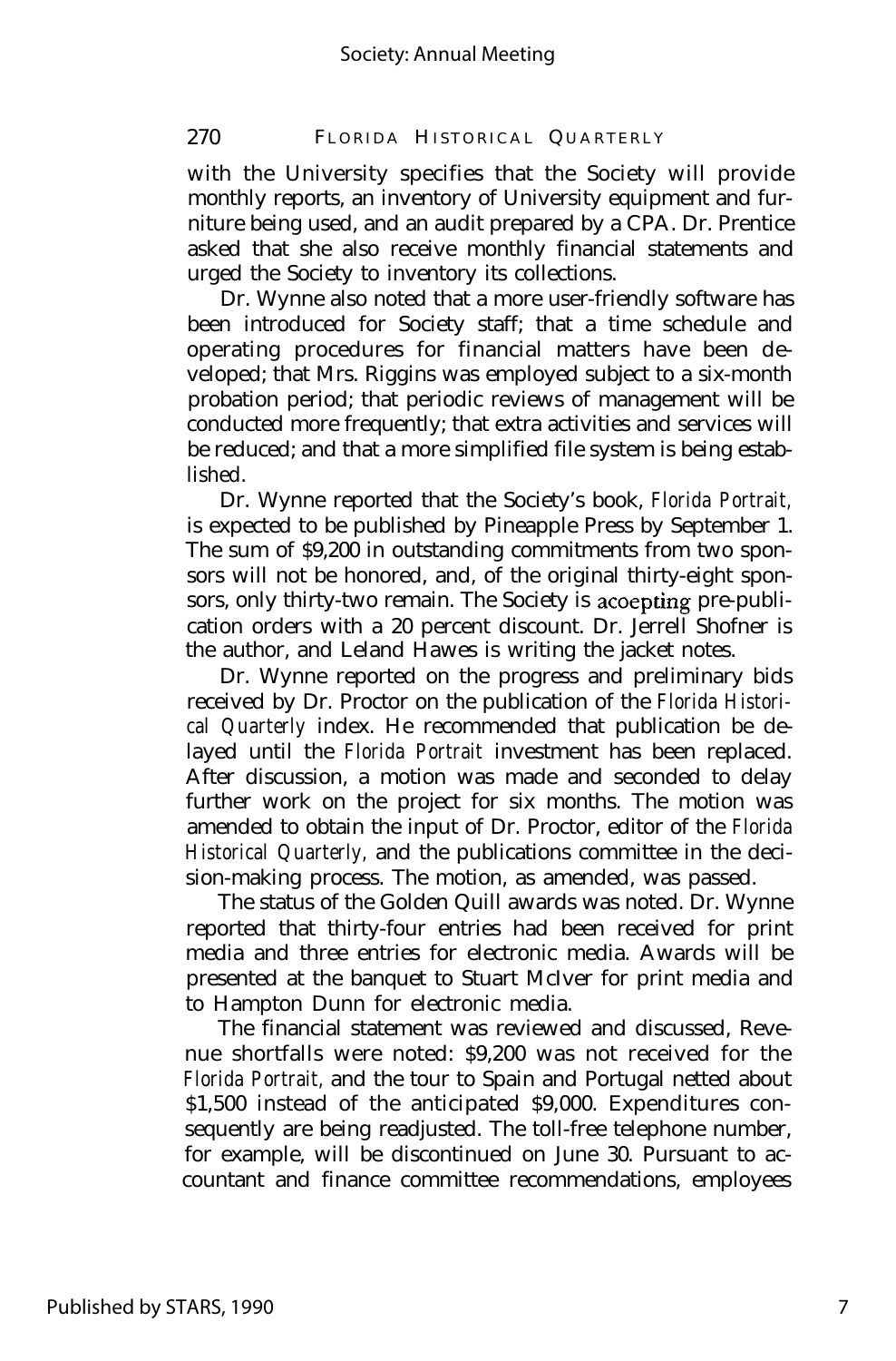are now bonded. About \$5,000 may be received from the state of Florida by the Society within three weeks for a summer teachers institute.

Dr. Wynne noted the existence of a list of the Society's materials, and indicated he has sent a letter asking for verification of their location. The list was compiled from listings in the *Florida Historical Quarterly* in 1979 by Marcia Kanner and Linda Ellsworth. Dr. Wynne recommended that the Society locate these materials and negotiate new loan contracts. Dr. Colburn reported that he and Dr. Proctor have catalogued the materials at the Florida Museum of Natural History, Gainesville. Most of the items are stored at the Museum. A motion was passed supporting Dr. Wynne's recommendation.

Mrs. Helen Cubberly Ellerbee of Gainesville has donated 312 shares of Goodyear stock to the Society to underwrite an essay contest for high school students. Mrs. Ellerbee, whose father Judge Fred Cubberly was a former president of the Society, will make a formal presentation of the stock at the banquet. Mr. Dunn thanked Marinus Latour for his work with Mrs. Ellerbee. Board members discussed the gift and the award. The rules and regulations for the prize will be distributed at the Summer Teacher Institutes.

Stuart McIver, chair of the nominating committee, presented his committee's report, which will be acted upon by the membership at the business meeting. Other committee members were Eugene Roach, Joe Knetsch, Larry Durrence, and Olive Peterson. Nominations include: Marinus Latour, vice-president; and for directors, Niles Schuh, District 1; John Partin, District 2; Sam Davis, District 2; Kathleen Arsenault, At Large; and Lester May, At Large. Dr. Colburn moved that Randy Nimnicht be added to the slate as an At Large member. Becky Smith observed that she had been appointed last year to fill out Michael Slicker's term, with possible election in this year. After discussion, the motion was approved.

The *Florida Historical Quarterly* report is being mailed to the Society office for distribution to the board. According to Dr. Proctor the color of the cover of the journal will be changed beginning with the July 1990 issue.

Dr. Wynne reported on plans for the 1991 meeting of the Society in Orlando. Mr. Dunn, Dr. Robert Snyder, Dr. Wynne, and Sara Van Arsdale, local arrangements chair, have selected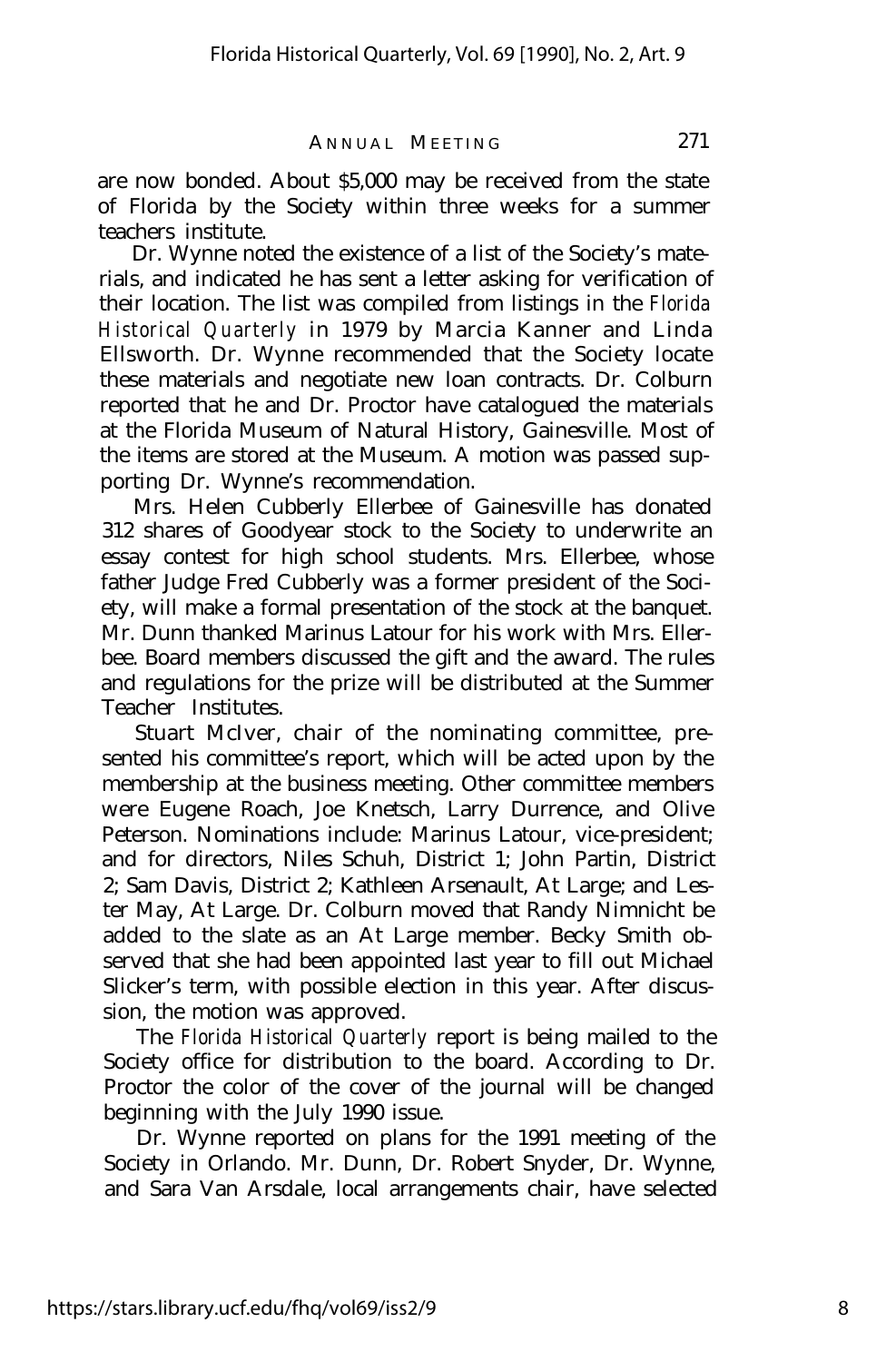#### 272 FLORIDA HISTORICAL QUARTERLY

the Harley Hotel as the first choice location, and the Radisson Hotel as the back-up site. The theme of the program will be twentieth century cultural and social history. The meeting is scheduled for May 10-11, 1991.

Dr Wynne reported that the May 7-9, 1992, meeting of the Society is scheduled for St. Augustine. The Ponce de Leon Motor Lodge is the convention hotel. The first Tri-State (Florida, Georgia, and Alabama) biennial meeting will convene in St. Augustine, October 4-6, 1990. The program will include sessions on the environment, ethnicity, and on Stetson Kennedy's book, *Palmetto Country.* In 1992 a conference on the War of Jenkins Ear is scheduled for St. Simons Island, Georgia, and St. Augustine. Page Edwards of the St. Augustine Historical Society is coordinating that meeting.

The board discussed the financial report and the proposed budget. The CPA's financial statement for the previous fiscal year should be received by the end of May. Dr. Colburn urged the finance committee to review the budget and the CPA's statement as soon as possible. The CPA has recommended some changes in the financial reports.

Dr. Lyon announced that a house bill embodying changes in the structure of the St. Augustine Historic Preservation Board is before the state legislature. The bill recommends that one of the board members be appointed by the Florida Historical Society. Dr. Colburn asked that the process of making a written evaluation of the executive director, begun last year, be completed.

The meeting was adjourned at 4:25 p.m.

#### Minutes of the Business Meeting May 12, 1990

The meeting was called to order at 9:15 a.m. at the Busch Gardens Holiday Inn, Tampa, by Hampton Dunn, president of the Florida Historical Society. Mr. Dunn noted that this is the eighty-eighth meeting of the Society. He thanked the officers and members of the Tampa Historical Society for their work on arrangements for the convention.

Nominations committee chairman Stuart McIver recognized the other members of the committee, and submitted the following slate of officers and directors: Marinus Latour, vice-presi-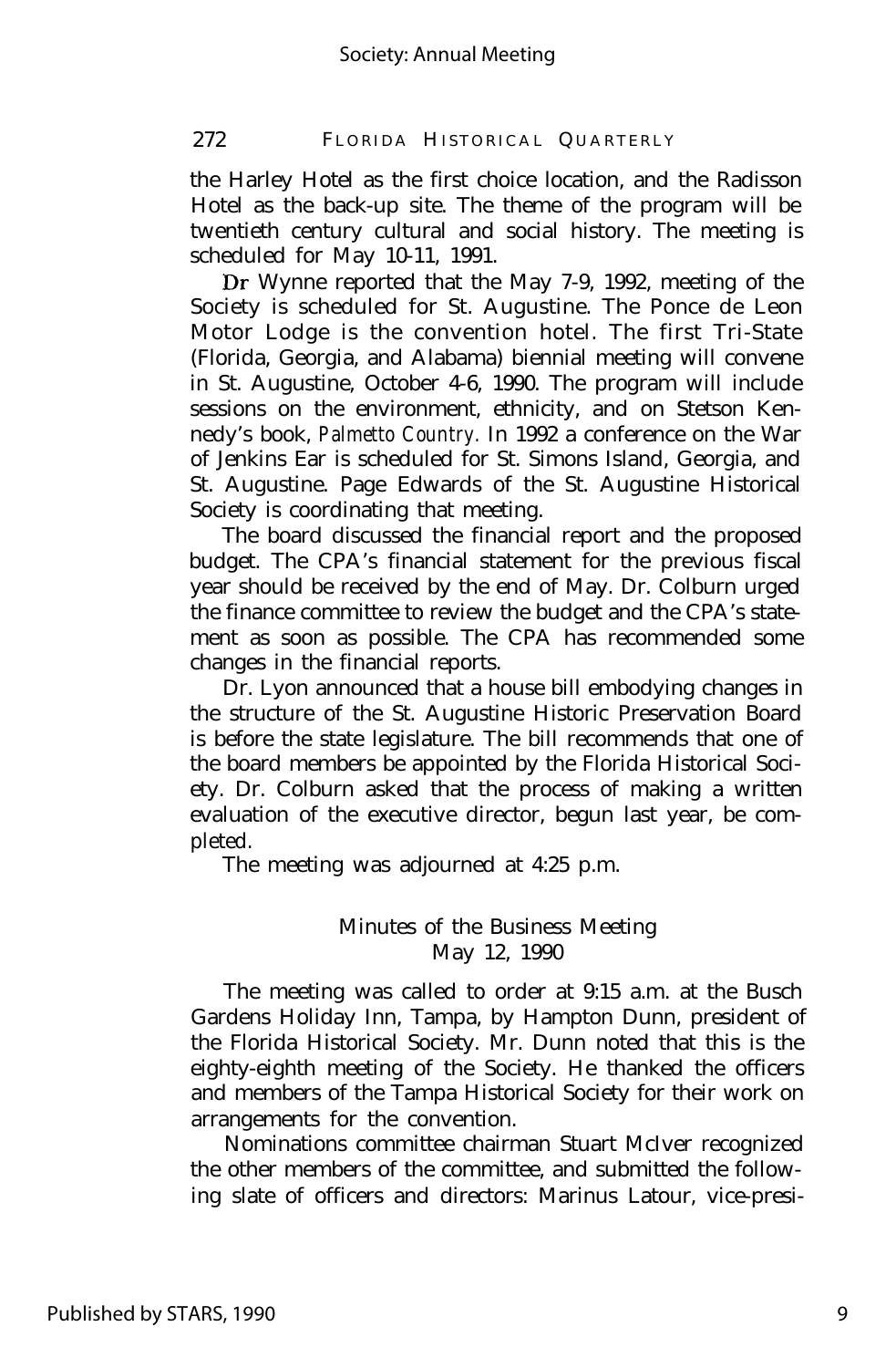dent; Niles Schuh, District 1 director; John Partin, District 2 director; Sam Davis, District 2 director; Kathleen Arsenault, At Large director; and Lester May, At Large director. The recommended slate was elected unanimously.

Dr. William Adams moved that the Florida Historical Society resolve to support Florida House bill 777 and the equivalent senate bill that will assist historic preservation activities in Florida. The house bill provides a source of revenue for historic preservation by dedicating income from the registration of fictitious names to the Historic Preservation Trust Fund. The motion was approved.

Dr. Paul George moved that the Florida Historical Society support the preservation of Florida's historic preservation boards. Dr. Adams moved that the motion be amended to exclude the St. Augustine Historic Preservation Board, and specifically name the other boards. The motion, as amended, was approved.

Dr. Adams moved approval of a resolution supporting the House Regulatory Reform Committee plan to reauthorize the Historic St. Augustine Preservation Board. The proposed measure would change the method of selecting board members so that nominees would come from professional and scholarly organizations. After discussion, Dr. Colburn moved that the motion be amended to a general motion supporting the concept and that Dr. Adams be requested to add more specific information. The motion, as amended, passed.

Dr. Wynne asked approval of a resolution recognizing the centennial celebration of Plant Hall at the University of Tampa. The motion was approved.

Dr. Wynne noted that Hillsborough County has passed a resolution proclaiming the Florida Historical Society as the state's oldest cultural organization and congratulating the Society upon its meeting in Tampa.

Joe Knetsch submitted the following resolution:

WHEREAS, the Florida Historical Society is built upon a foundation of scholarship, friendship, and moral and financial support by its faithful members, and

WHEREAS the Society strives to retain the heritage and history of all Floridians, and

WHEREAS the Society grows and prospers by the willing and loyal support of all its members,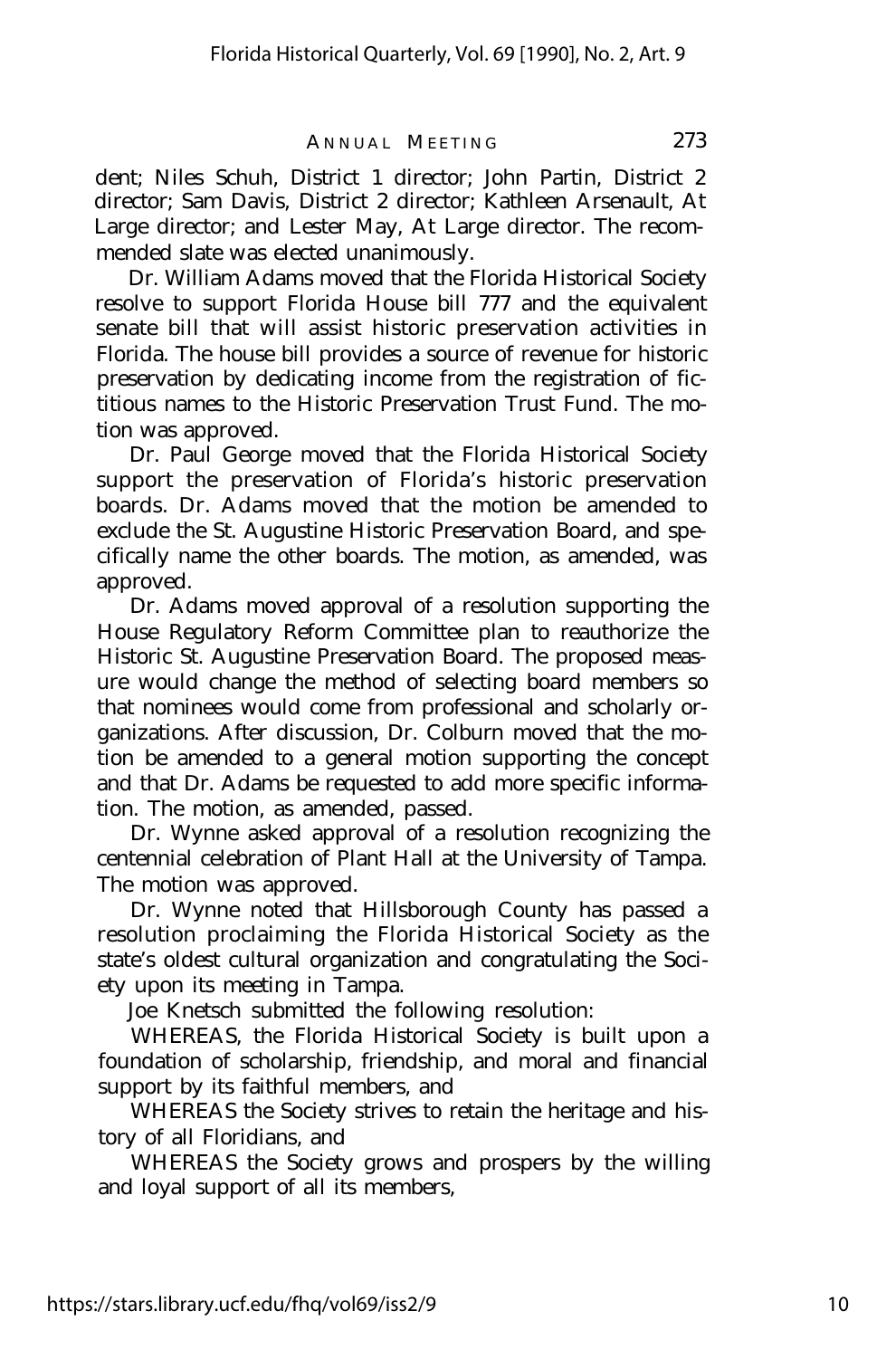274 FLORIDA HISTORICAL QUARTERLY

THEREFORE BE IT RESOLVED, that the Florida Historical Society deeply regrets and mourns the passing of the following members: Anthony L. Carrad, C. A. Clopton, John J. Crews, L. G. Gramling, and T. T. Wentworth, Jr. President Dunn asked all present to stand for a moment of silence.

Mr. Knetsch presented a second resolution:

WHEREAS the Florida Historical Society strives to promote the history and heritage of all Floridians, and

WHEREAS the Society urges all Floridians to retain and build upon their history and heritage, and

WHEREAS the Society vigorously opposes attempts to destroy or deface any site which has historical significance, be it buildings, burial places, or natural sites.

THEREFORE, BE IT RESOLVED, that the Florida Historical Society opposes the attempts of certain parties to destroy and physically abuse the site of historic Fort Drane in northwestern Marion County, Florida.

A motion was made and seconded to amend the resolution to add: And would urge the support of the Department of State and/or local interests and recognize this as an important historic site deserving preservation. In the ensuing discussion, it was explained that the site is being mined for kitty litter and is being used as a toxic waste dump. A motion was made and seconded to add: And that copies of this resolution be sent to appropriate national, state, and local authorities and private interests involved. The motion, as twice amended, was approved.

The membership approved Dr. Wynne's request to write a resolution recognizing Marjory Stoneman Douglas on her 100th birthday, and her contributions to Florida historical and conservation movements.

On behalf of Dr. Colburn, Dr. Wynne moved that the Society authorize the executive committee to work with those individuals and groups that support the Society's position relating to the matter of the Historic St. Augustine Preservation Board. The motion was approved.

Dr. Wynne presented the executive director's report. He asked members to submit information about local activities and issues for the Society's newsletter. He also urged members to recruit at least one new member each during the coming year.

Dr. Proctor, editor of the *Florida Historical Quarterly,* thanked all who have supported the journal during the past year and in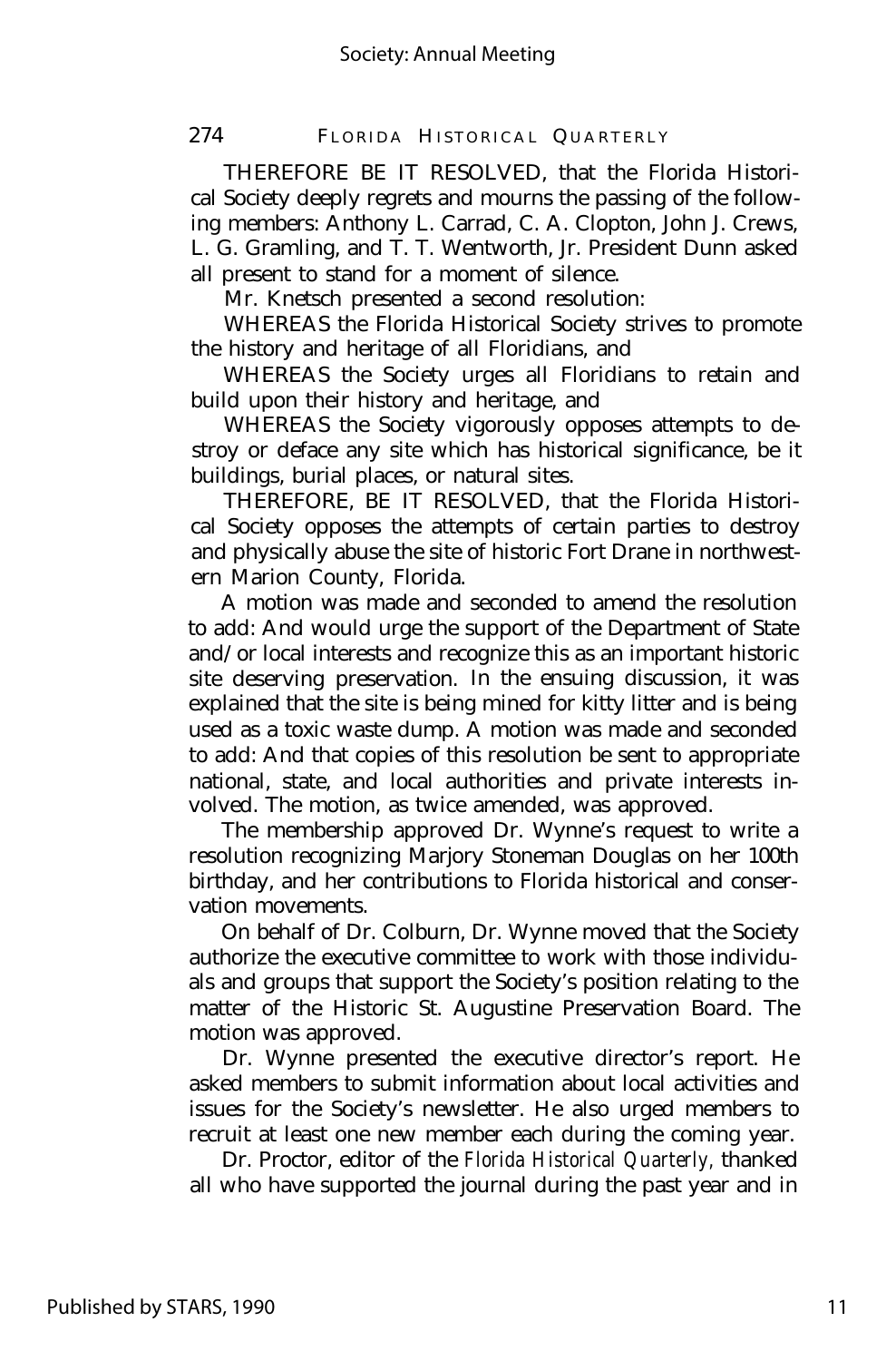previous years. He also expressed appreciation to the University of Florida for its support. He thanked the staff of the Florida State Archives, particularly Joan Morris and David Coles, for their assistance. Dr. Proctor asked members to provide photographs for use on the cover of the journal, as well as new books dealing with any aspect of Florida history for book notes or reviews. He expressed thanks for the work of the editorial board, his office staff, and the *Quarterly's* editorial assistant, Everett Caudle. Canter Brown, Jr., is the newly appointed editorial assistant, beginning August 1. Dr. Proctor encouraged members to submit articles to the journal and announced that the *Quarterly* will have a new color cover beginning with the July issue.

Dr. Wynne noted that Greenwood Press has published a guide to Florida history sources, edited by Paul George. Many of the articles were written by members of the Society.

Mr. Dunn thanked Dr. Ray Arsenault for arranging the program for the meeting.

The meeting was adjourned at 10:10 a.m.

#### GIFTS TO THE SOCIETY 1989-1990

During the calendar year 1989, the Florida Historical Society received the following items as gifts: the records of the Hillsborough County Democratic Party for the years 1970-1988; from Allison Kelley, Department of Defense, Menwith AFB, England, a collection of fifty-four Florida postcards; from Central Michigan University, twenty-five Florida roadmaps from the 1940s, 1950s, and 1960s; from Jackson Walker, president, Dade Battlefield Commission, Dade City, his lithograph, "The Forlorn Hope of Ft. King Road"; from Richard Rowe, six lithographic prints of Florida scenes; and a total of forty-three books. During the annual appeal for 1989, the Society received \$8,200. The Saunders Foundation awarded the Society a grant of \$1,600 for the purchase of new computer equipment.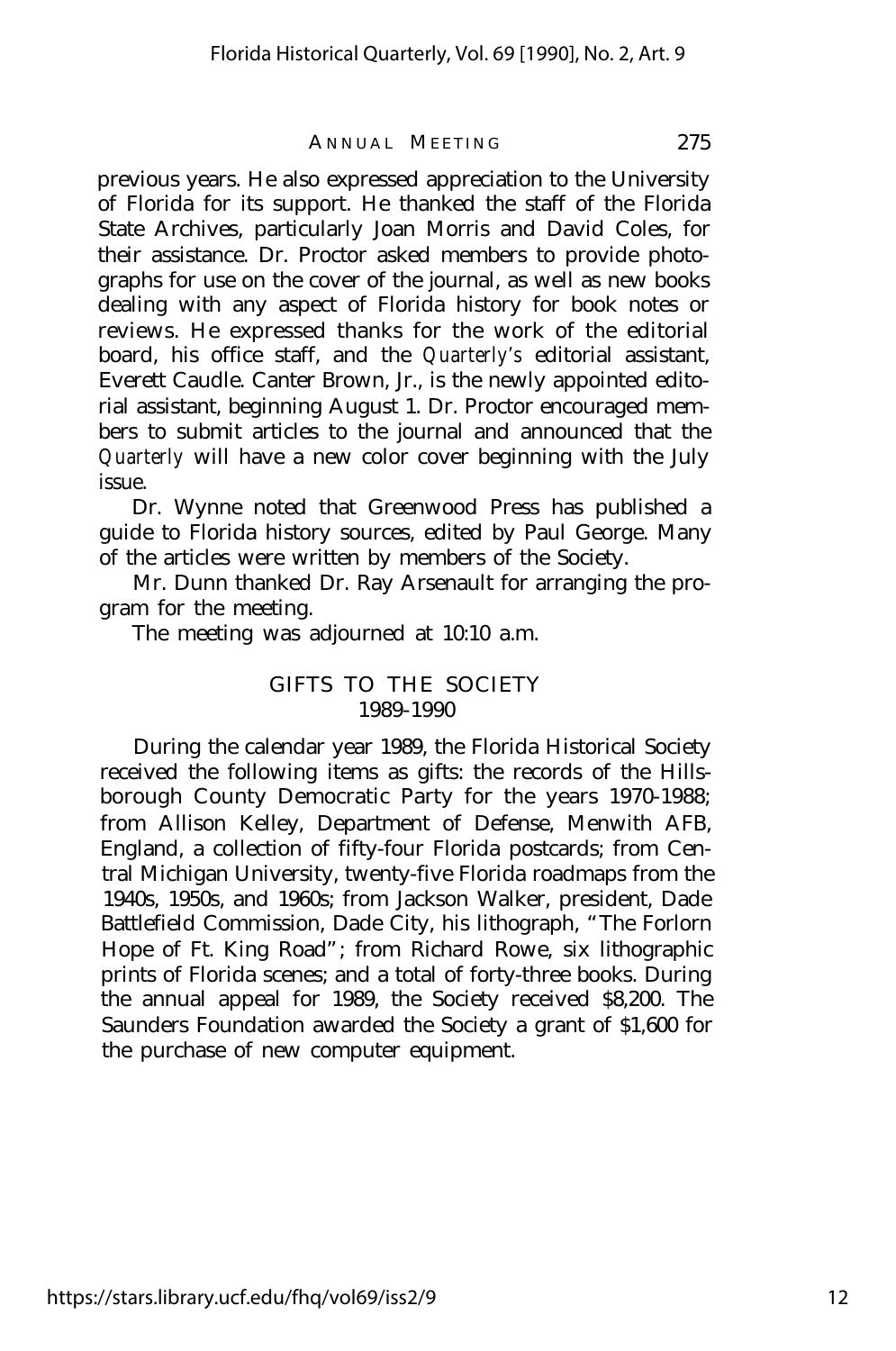#### Society: Annual Meeting

| <b>TREAT EXPECTATIONS</b> |                                                     |                  |  |  |
|---------------------------|-----------------------------------------------------|------------------|--|--|
| 1990                      |                                                     |                  |  |  |
| Oct. 17-21                | National Trust for<br><b>Historic Preservation</b>  | Charleston, SC   |  |  |
| Oct. 19                   | Opening of "Mosaic:<br>Jewish Life in Florida       | Miami, FL        |  |  |
| Oct. 31-<br>Nov. $3$      | Southern Historical<br>Association                  | New Orleans, LA  |  |  |
| Nov. $2-3$                | <b>Florida State</b><br><b>Genealogical Society</b> | Jacksonville, FL |  |  |
| $Nov, 2-4$                | Southern Jewish Historical<br>Association           | Jackson, MS      |  |  |
| Nov. 8-11                 | <b>Oral History Association</b>                     | Cambridge, MA    |  |  |
| Dec. 27-30                | American Historical<br>Association                  | New York, NY     |  |  |
| 1991                      |                                                     |                  |  |  |
| Apr. 18-19                | Society of Florida<br><b>Archivists</b>             | Miami, FL        |  |  |
| $May9-11$                 | FLORIDA HISTORICAL<br>SOCIETY-<br>89th MEETING      | Orlando, FL      |  |  |
| May 9                     | FLORIDA HISTORICAL<br><b>CONFEDERATION</b>          | Orlando, FL      |  |  |
| Oct. 3-5                  | Gulf Coast History and<br>Humanities Conference     | Pensacola, FL SC |  |  |